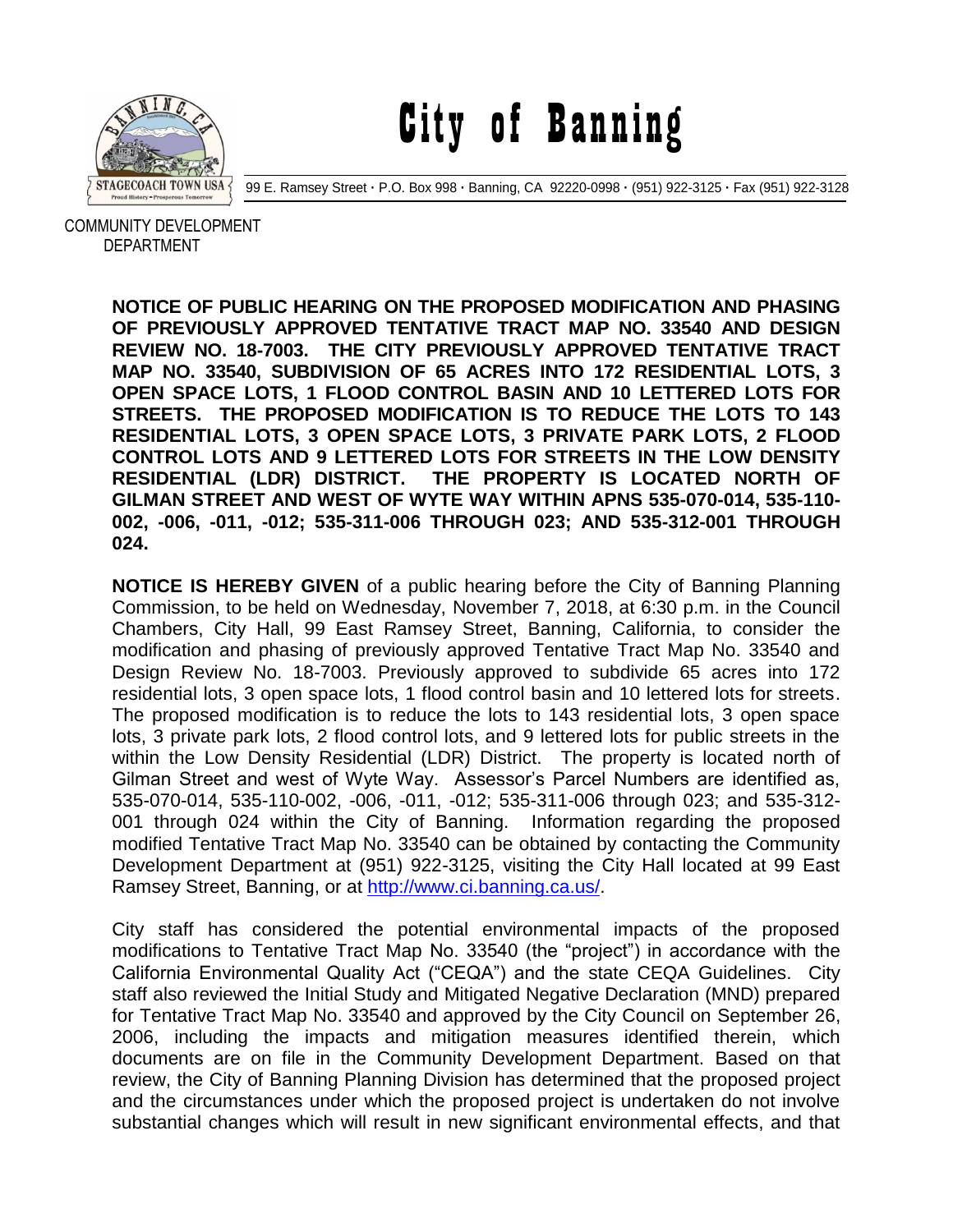the project does not involve new information of substantial importance which shows that the project will have significant effects not discussed in the prior MND. All potential environmental impacts associated with Tentative Tract Map No. 33540 and the proposed modifications to Tentative Tract Map No. 33540 are adequately addressed by the prior MND, and the mitigation measures contained in the prior MND will reduce those impacts to a level that is less than significant. Therefore, in accordance with CEQA Guidelines Section 15162 ("Subsequent EIRs and Negative Declarations"), a subsequent environmental document is not required.

All parties interested in speaking either in support of or in opposition of this item are invited to attend said hearing, or to send their written comments to the Community Development Department, City of Banning at P.O. Box 998, Banning, California, 92220. If you challenge the proposed modified Tentative Tract Map No. 33540 in court, you may be limited to raising only those issues you or someone else raised in written correspondence delivered to the Planning Commission at, or prior to, the public hearing, or, you or someone else raised at the public hearing described in this Notice (Cal. Gov. Code, § 65009).

BY ORDER OF THE INTERIM COMMUNITY DEVELOPMENT DIRECTOR OF THE CITY OF BANNING, CALIFORNIA

Maryann Marks, AICP **Dated: October 23, 2018** Interim Community Development Director **Publish: October 26, 2018**